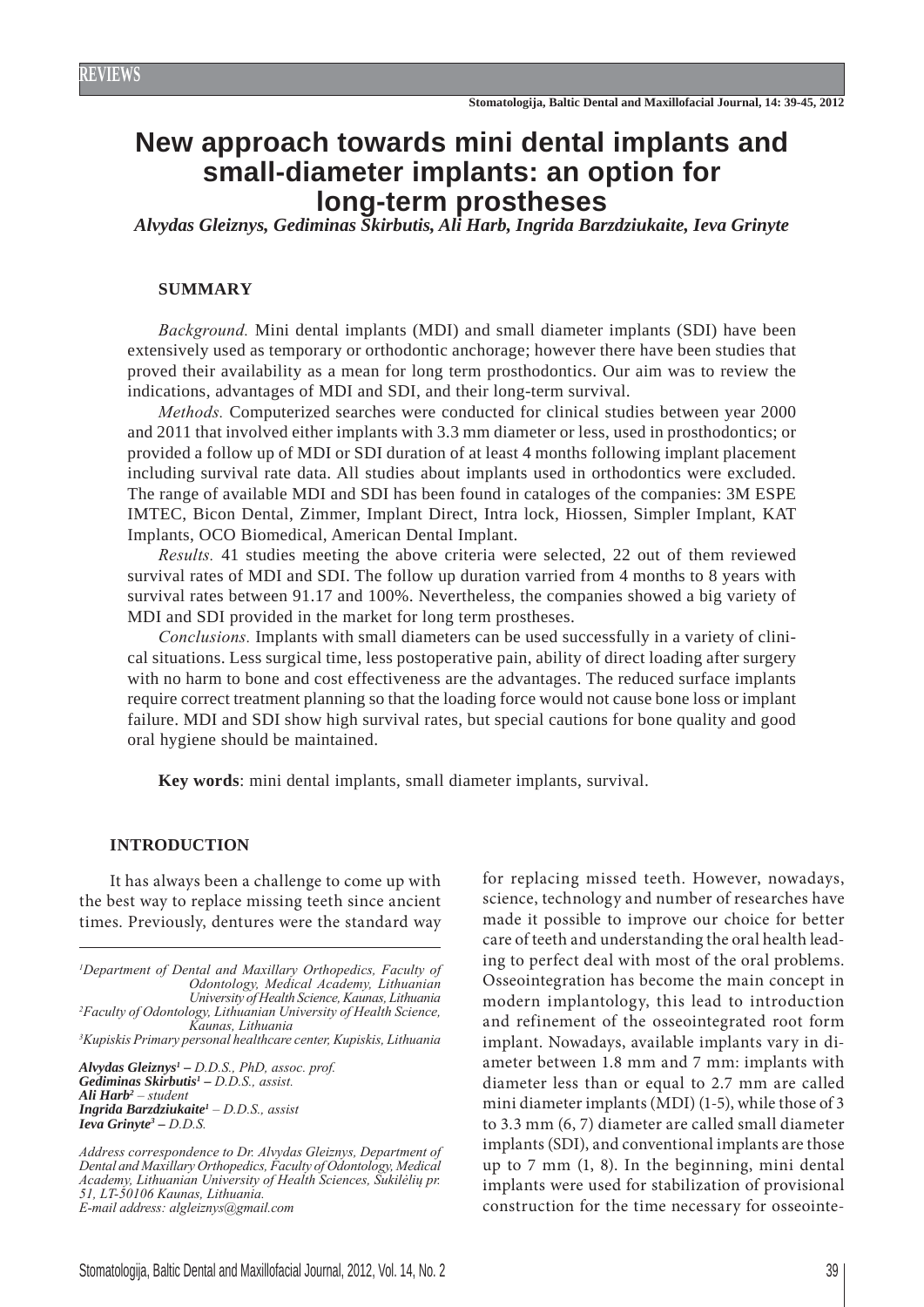| <b>Implant</b><br>company          | <b>Implant name</b> Diameters                                             |                                                                                          | Lengths                                             | <b>Prosthesis</b><br>used                                                            | <b>Type of fixed</b><br>abutments                                                                                    | <b>Surface</b><br>treatment                                                                                                 |
|------------------------------------|---------------------------------------------------------------------------|------------------------------------------------------------------------------------------|-----------------------------------------------------|--------------------------------------------------------------------------------------|----------------------------------------------------------------------------------------------------------------------|-----------------------------------------------------------------------------------------------------------------------------|
| $3M^{TM}$<br>ESPE,<br><b>IMTEC</b> | Classic MDI <sup>TM</sup><br>Implants<br>Standard<br><b>Thread Design</b> | $1.8$ mm, $2.1$ mm                                                                       | 10, 13, 15, 18<br>mm                                | Removable<br>dentures and<br>overdenture                                             | O-Ball prosthetic<br>Head – for den-<br>ture stabilization,<br>Square Prosthetic<br>Head – for fixed<br>applications | Sandblasted and<br>acid etched                                                                                              |
|                                    | $Classic MDI^{TM}$<br><b>Implants MAX</b><br><b>Thread Design</b>         | $2.4 \text{ mm}$                                                                         |                                                     |                                                                                      |                                                                                                                      |                                                                                                                             |
|                                    | Collared<br>MDI <sup>TM</sup> Im-<br>plants Standard<br>Thread Design     | $1.8$ mm, $2.1$<br>mm (O-Ball<br>Prosthetic Head)<br>1.8 mm (Square)<br>Prosthetic Head) |                                                     |                                                                                      |                                                                                                                      |                                                                                                                             |
|                                    | Collared<br>MDI™ Im-<br>plants MAX<br><b>Thread Design</b>                | $2.4 \text{ mm}$                                                                         |                                                     |                                                                                      |                                                                                                                      |                                                                                                                             |
|                                    | Hybrid Implant 2.9 mm                                                     |                                                                                          |                                                     |                                                                                      |                                                                                                                      |                                                                                                                             |
| Bicon<br>Dental                    | Integra-CP                                                                | $3.0 \text{ mm}$                                                                         | $8 \text{ mm}$                                      | Fixed and<br>removable<br>denture                                                    | Shouldered,<br>non-shouldered                                                                                        | Hydroxyapatite<br>coated (HA) and<br>acid etched                                                                            |
| Zimmer                             | ERA mini den-<br>tal implants                                             | 2.2 mm, 3.25<br>mm                                                                       | 10, 13, 15 mm                                       | Overdentures                                                                         | None                                                                                                                 | Acid etched with<br>tapering screw                                                                                          |
| Implant<br>Direct                  | ScrewDirect,<br>ScrewIndirect,<br>GoDirect                                | $3.0$ mm                                                                                 | 8,16 mm                                             | Fixed and<br>removable<br>denture                                                    | Angled, custom-<br>castable, straight                                                                                | Sand blasted with<br>hydroxylapatite<br>particles and acid<br>washed: Soluble<br>blast media (SBM)                          |
| Intra lock                         | Mini Drive-<br>Lock                                                       | 2 mm, 2.5 mm                                                                             | 10, 11.5, 13, 15,<br>$18 \text{ mm}$                | Overdenture<br>prosthetic and<br>Cement-Over<br>abutments for<br>crown and<br>bridge | Straight, angled,<br>wide, castable,<br>healing                                                                      | <b>OSSEAN:</b><br>Enhancing<br>bioactivity with<br>a new calcium<br>phosphate-molec-<br>ular impregnated<br>implant surface |
|                                    | Long Collar                                                               | $2.5 \text{ mm}$                                                                         |                                                     |                                                                                      |                                                                                                                      |                                                                                                                             |
|                                    | Provisional                                                               | 2 mm, 2.5 mm                                                                             | 13 mm                                               |                                                                                      |                                                                                                                      | NON-OSSEAN                                                                                                                  |
|                                    | <b>MILO</b>                                                               | $3 \text{ mm}$                                                                           | 10, 11.5, 13, 15,<br>$17 \text{ mm}$                |                                                                                      |                                                                                                                      | No information                                                                                                              |
| Hiossen                            | $2.5$ mm, $3.0$<br>mm                                                     | 10, 13, 15 mm                                                                            | Crown and over<br>denture                           | Cement<br>restoration or<br>o-ring attach-<br>ment                                   | Resorable blast<br>media                                                                                             |                                                                                                                             |
| Simpler<br>Implants                | $2.5 \text{ mm}$                                                          | 10, 13, 15, 18<br>mm                                                                     | Overdentures<br>and Bar support-<br>ed overdentures | Cement<br>restoration or<br>o-ring attach-<br>ment                                   | Hydroxyapatite<br>(HA) and grit<br>blasted, acid<br>etched                                                           |                                                                                                                             |
| <b>KAT</b><br>Implants             | $2.5$ mm, $3.0$<br>mm                                                     | 10, 12, 14 mm                                                                            | Removable and<br>fixed prosthesis                   | No informa-<br>tion                                                                  | Aluminum oxide<br>blasted                                                                                            |                                                                                                                             |
| OCO Bio-<br>medical                | I-Micro                                                                   | 2.2 mm, 2.5 mm                                                                           | 10, 12, 14 and<br>$16 \text{ mm}$                   | Fixed and<br>Removable                                                               | Crown and Bridge<br>or O-Ball Attach-<br>ment Head                                                                   | Machined, tex-<br>tured and acid-<br>etched                                                                                 |
|                                    | I-Mini                                                                    | $3.0 \text{ mm}$                                                                         |                                                     |                                                                                      |                                                                                                                      |                                                                                                                             |
| American<br>Dental<br>Implant      | $2.4 \text{ mm}$                                                          | 10, 11.5, 13, 16<br>mm                                                                   | Removabe<br>dentures and<br>overdentures            | Straight,<br>zirconia,<br>angled, flared                                             | Micro porous<br>texture, Hy-<br>droxyapatite<br>(HA) coated                                                          |                                                                                                                             |

**Table 1.** Commercially available SDI and MDI implants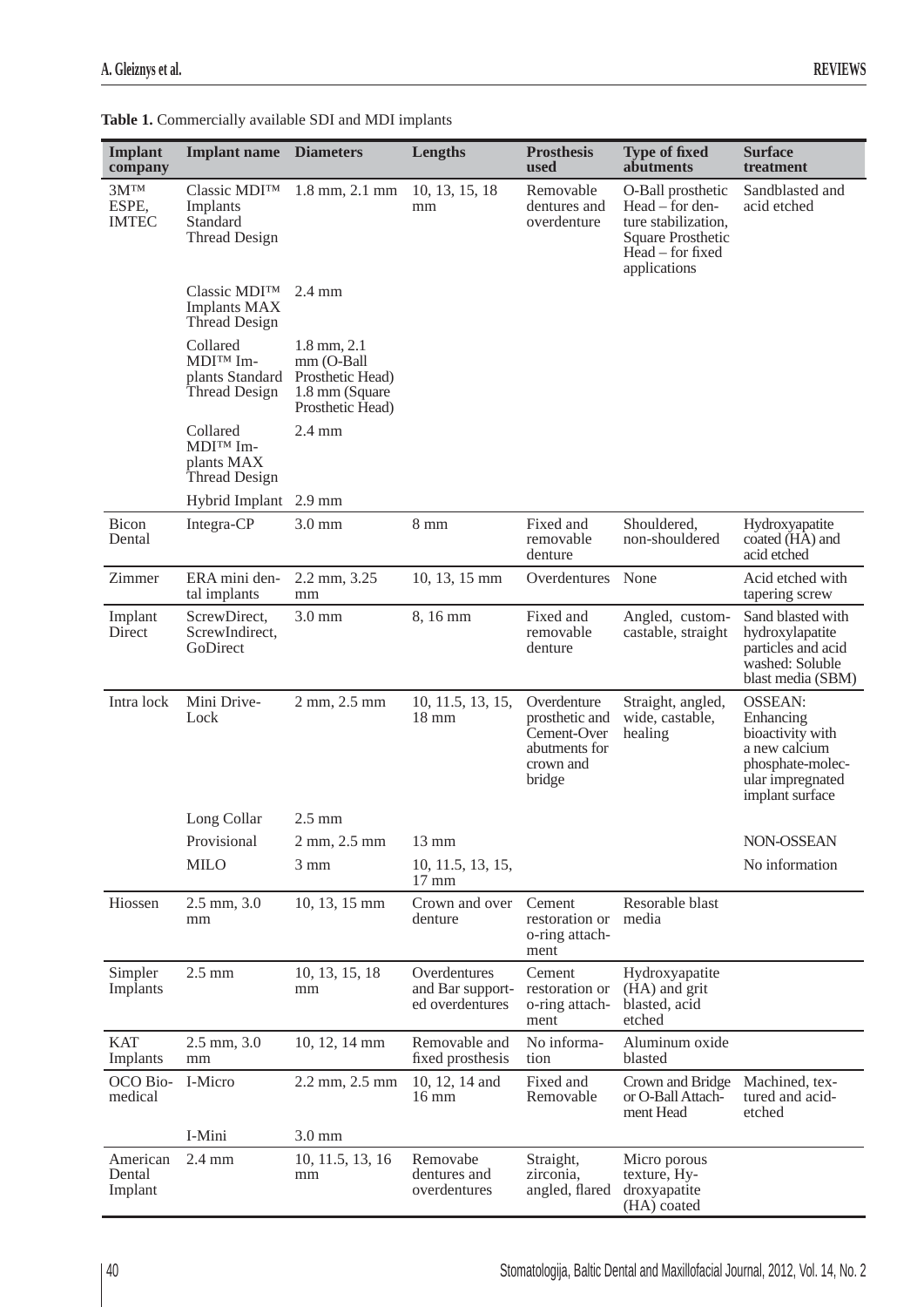gration before placing conventional implant or to secure temporary bridges due to the small ball on the top of these implants (4). However, practitioners have found that 50% of those implants are hard to remove due to integration with the bone during the interim service period, so the implant design was improved to fit with the rules of the osseointegration and the insertion protocol was changed to give stability for immediate occlusal loading (4), leading to possibility of using them in permanent prostheses. After this had been found, the SDI and MDI have been approved for long-term use in 1997 by the FDA (8) resulting in avoiding bone augmentation or enlarging the mesiodistal space and giving the opportunity for more patients with severe cases to gain implant therapy. Conventional implants appeared problematic in: small space between the teeth in the place implant was supposed to be placed, in areas in which bone resorption had occurred, in cases where edentulous arches were with minimal bone in a facial-lingual or mesiodistal direction, that could lead to excluding such patients from treatment (8). In order to place dental implant in partially edentulous patients, it has been recommended to maintain 2 mm to 3 mm of available space between the surface of the implant and the residual dentition to avoid impinging or damaging the periodontal ligaments of the adjacent teeth (9).

There are many available MDI and SDI implants in today's market. Some of the implant systems (3M ESPE IMTEC, Bicon Dental, Zimmer, Implant Direct, Intra lock, Hiossen, Simpler Implant, KAT Implants, OCO Biomedical, American Dental Implant) are summarized (Table 1).

## **CONTEMPORARY USE OF MDI AND SDI**

The MDI and SDI are indicated for replacement of the teeth in a narrow ridge (10), removable full or partial denture stabilization using multiple implants

| <b>Citaton</b>                      | <b>Implant</b><br>com-<br>pany | <b>Implant</b><br>diam-<br>eter, mm | Implant<br>length,<br>mm | <b>Number</b><br>of im-<br><b>plants</b> | Implanta-<br>tion area                      | Type of pros-<br>thesis            | <b>Number</b><br>of failed<br>implants | <b>Follow</b><br>up dura-<br>tion | <b>Survival</b><br>rate                        |
|-------------------------------------|--------------------------------|-------------------------------------|--------------------------|------------------------------------------|---------------------------------------------|------------------------------------|----------------------------------------|-----------------------------------|------------------------------------------------|
| Bulard et al.<br>$(2005)$ (5)       | <b>IMTEC</b>                   | 1.8-2.4                             | <b>NS</b>                | 1029                                     | Mandible                                    | Overdentures                       | 103                                    | 4 months<br>to 8 years            | 91.17%                                         |
| Comfort et al.<br>(2005)(7)         | Brane-<br>mark                 | 3.3                                 | 10, 13,<br>15            | 23                                       | 6 Anterior<br>maxilla,<br>17 Poste-<br>rior | Fixed and<br>complete<br>dentures  | $\mathbf{1}$                           | 5 years                           | 96%                                            |
| Shatkin et al.<br>(2007)(18)        | 3M                             | 1.8-2.4                             | <b>NS</b>                | 2514                                     | 50% Man-<br>dible<br>50% Max-<br>illa       | 45% Over-<br>dentures<br>55% Fixed | 145                                    | 2.9 years                         | 94.20%                                         |
| Vigolo et al.<br>$(2000)$ $(19)$    | 3i                             | 2.9                                 | 8.5, 10,<br>13, 15       | 52                                       | 29 Maxilla<br>23 Mandi-<br>ble              | Single fixed                       | 3                                      | 5 years                           | 94.20%                                         |
| Griffitts et al.<br>$(2005)$ $(24)$ | <b>IMTEC</b>                   | 1.8                                 | $10-18$                  | 116                                      | Anterior<br>area of<br>mandible             | Overdentures                       | 3                                      | 5 months 97.40%                   |                                                |
| Zarone et al.<br>(2006)(25)         | <b>ITI</b>                     | 3.3                                 | 9, 12,<br>14             | 34                                       | Anterior<br>area of<br>maxilla              | Fixed                              | $\Omega$                               | 24-39<br>months                   | 100%                                           |
| Elsyad et al.<br>(2011)(26)         | <b>IMTEC</b>                   | 1.8                                 | 12, 14,<br>16, 18        | 112                                      | Mandible                                    | Overdentures                       | $\overline{4}$                         | 3 years                           | 96.4%                                          |
| Ahn et al.<br>(2004) (27)           | <b>IMTEC</b>                   | $1.8 - 2$                           | 13, 15,<br>18            | 27                                       | Mandible                                    | Overdentures                       | 1                                      | 5.5<br>months                     | 96.30%                                         |
| Hallman et al.<br>(2001)(28)        | <b>ITI</b>                     | 3.3                                 | 8, 10,<br>12             | 160                                      | Maxilla                                     | Various fixed                      | $\mathbf{1}$                           | 1 year                            | 99.4%                                          |
| Romeo et al.<br>(2006)(29)          | <b>ITI</b>                     | 3.3                                 | 10, 12                   | 122                                      | Mandible<br>(66)<br>Maxilla (56)            | Single and<br>partially fixed.     | 3                                      | 7 year                            | 96.9%<br>(Man-<br>dible)<br>98.1%<br>(Maxilla) |
| Sohn et al.<br>$(2011)$ $(30)$      | Bioho-<br>rizons               | 3.0                                 | 12, 15                   | 62                                       | 8 Maxilla<br>54 Mandible                    | Fixed                              | $\Omega$                               | $23 + 4.3$<br>months              | 100%                                           |

**Table 2.** MDI and SDI survival rates *(continued on p. 42)*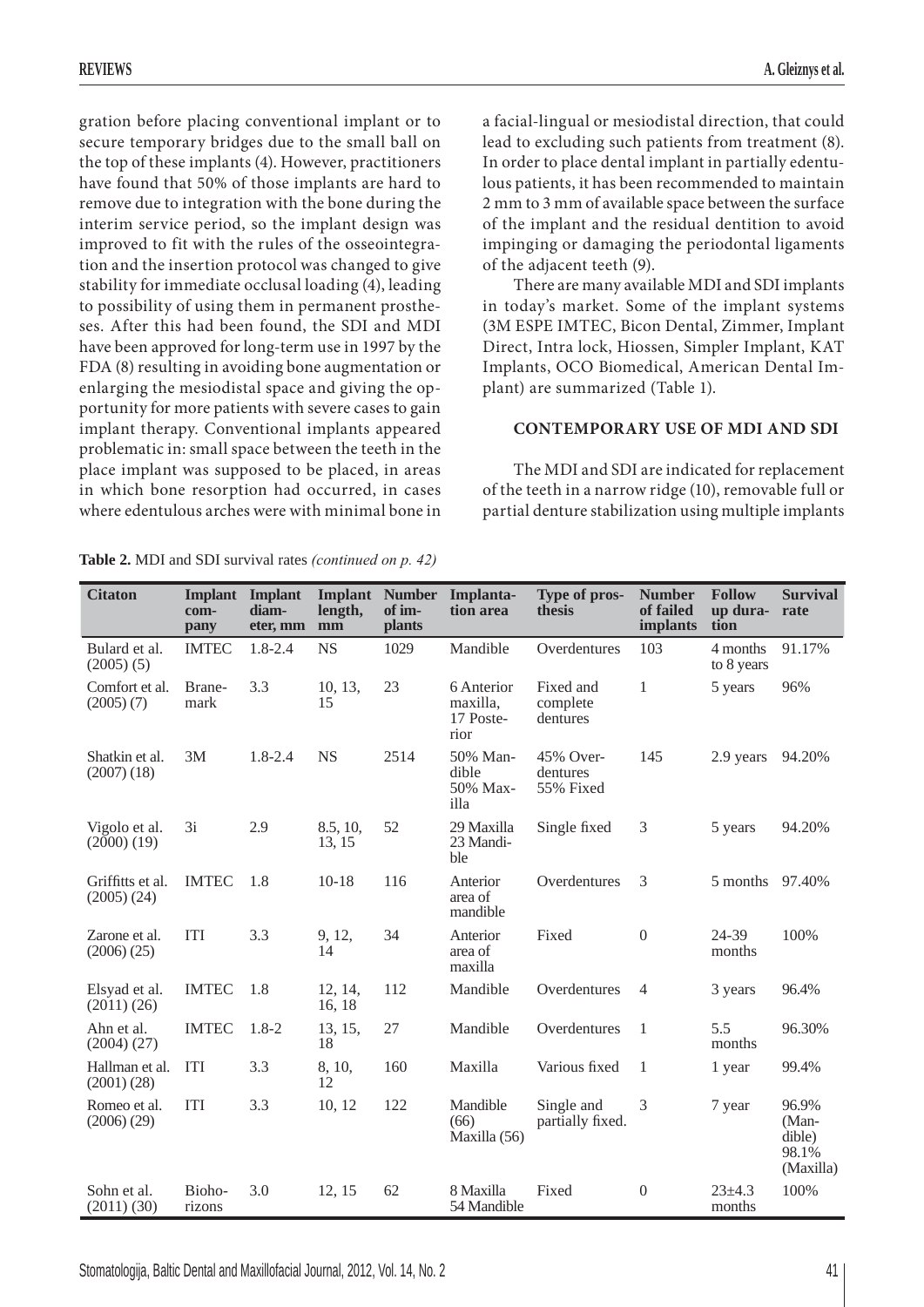in mandible and maxilla (4, 5), as well as the sole support for single-tooth replacements in the bone areas less than 6mm in a facial-lingual orientation and 10mm in a crestal-apical orientation (4). MDI and SDI are causing less health challenges by extensive surgical procedures being avoided, are offering the lower cost and can be acceptable for patients with less economical capabilities.

Solidly stable denture can be immediately placed after placement of implants (11, 5), which makes the treatment with SDI and MDI advantageous. Stabilized dentures give improved comfort, chewing ability and speech, in comparison with unstabilized dentures (16, 17).

It also gives the ability to apply less invasive surgical procedures when there is circumferential bone deficiency around the implants (5, 12). The

procedure is less time consuming, bleeding is minimal, implant placement is expedited, and there is no need to place and remove sutures (3, 13), which leads to decreased postoperative discomfort (14) and shortened healing time (13, 15). The reduced amount of bone loss and reduced severity of peri-implant ridge resorption are also one of the MDI and SDI characteristics (12, 16).

MDI and SDI can be compared to conventional implant systems. MDI and SDI are made of one piece; however, conventional implants usually consist of two parts (the implant and the abutment). MDI and SDI have one piece titanium screw with a ball shaped head for denture stabilization or square prosthetic head for fixed applications (Table 1), instead of the classic abutment. MDI and SDI are protruded over the gum surface when they

| <b>Citaton</b>                     | <b>Implant</b><br>com-<br>pany | Implant<br>diam-<br>eter, mm | length,<br>mm                  | of im-<br><b>plants</b> | Implant Number Implanta-<br>tion area                      | Type of pros-<br>thesis                                                            | <b>Number</b><br>of failed<br>implants | <b>Follow</b><br>up dura-<br>tion | <b>Survival</b><br>rate |
|------------------------------------|--------------------------------|------------------------------|--------------------------------|-------------------------|------------------------------------------------------------|------------------------------------------------------------------------------------|----------------------------------------|-----------------------------------|-------------------------|
| Yaltirik et al.<br>$(2011)$ $(31)$ | Strau-<br>mann                 | 3.3                          | 10, 12,<br>14                  | 48                      | 31.25%<br>Maxilla<br>68.75%<br>Mandible                    | 8 for single<br>crown restora-<br>tion<br>40 supported<br>fixed partial<br>bridges | 3                                      | 60<br>months                      | 93.75%                  |
| Zinsli et al.<br>$(2004)$ $(32)$   | <b>ITI</b>                     | 3.3                          | 8, 10,<br>12                   | 298                     | 43% Max-<br>illa<br>57% Man-<br>dible                      | 120 overden-<br>tures<br>57 fixed                                                  | 9                                      | 6 years                           | 96.60%                  |
| Vigolo et al.<br>$(2004)$ $(33)$   | 3i                             | 2.9<br>3.25                  | 8.5, 10,<br>11.5, 13,<br>15    | 192                     | 60% Max-<br>illa<br>40% Man-<br>dible                      | 94 single<br>fixed 98<br>partial                                                   | $\overline{9}$                         | 7 years                           | 95.30%                  |
| Anitua et al.<br>$(2008)$ $(34)$   | <b>BTI</b>                     | 2.5<br>3.0<br>3.3            | 8.5, 10,<br>11.5, 13,<br>15,18 | 911                     | 53% Max-<br>illa<br>47% Man-<br>dible                      | Fixed<br>Overdentures                                                              | 9                                      | 28<br>months                      |                         |
| Degidi et al.<br>$(2009)$ $(35)$   | <b>XIVE</b>                    | 3.0                          | 13, 15                         | 60                      | Anterior<br>Maxilla                                        | Single fixed                                                                       | $\overline{0}$                         | 3years                            | 100%                    |
| Malo et al.<br>$(2011)$ $(36)$     | Brane-<br>mark                 | 3.3                          | 10, 11.5,<br>13, 15            | 247                     | 144 poste-<br>rior Maxilla<br>103<br>posterior<br>Mandible | Fixed                                                                              | 12                                     | 5 years                           | 95.10%                  |
| Anitua et al.<br>(2010)(37)        | <b>Tiny</b>                    | 2.5<br>3.0                   | 10, 11.5,<br>13, 15            | 89                      | 66 Maxilla<br>23 Mandi-<br>ble                             | 30% overden-<br>tures<br>70% Fixed                                                 | $\overline{1}$                         | 3 years                           | 98.90%                  |
| Andersen et<br>al. $(2011)$ $(38)$ | 3i                             | 3.25                         | 13, 15                         | 32                      | Anterior<br>maxilla                                        | Singe fixed                                                                        | $\mathfrak{2}$                         | 2 years                           | 93.80%                  |
| Morneburg et<br>al. (2008) (39)    | Micro-<br>plant                | 2.5                          | 9, 12,<br>15                   | 134                     | Mandible                                                   | Overdentures                                                                       | 6                                      | 6 years                           | 95.50%                  |
| Reddy et al.<br>(2008)(40)         | Bioho-<br>rizons               | 3.0                          | <b>NS</b>                      | 31                      | Maxilla<br>Mandible                                        | Single fixed                                                                       | 1                                      | 1 year                            | 96.70%                  |
| Cho et al.<br>$(2007)$ $(41)$      | Denta-<br>tus                  | 2.4                          | 7, 10,<br>14                   | 34                      | Mandible                                                   | Overdentures                                                                       | $\overline{2}$                         | 14-36<br>months                   | 94%                     |

**Table 2.** MDI and SDI survival rates *(continued from the p. 41)*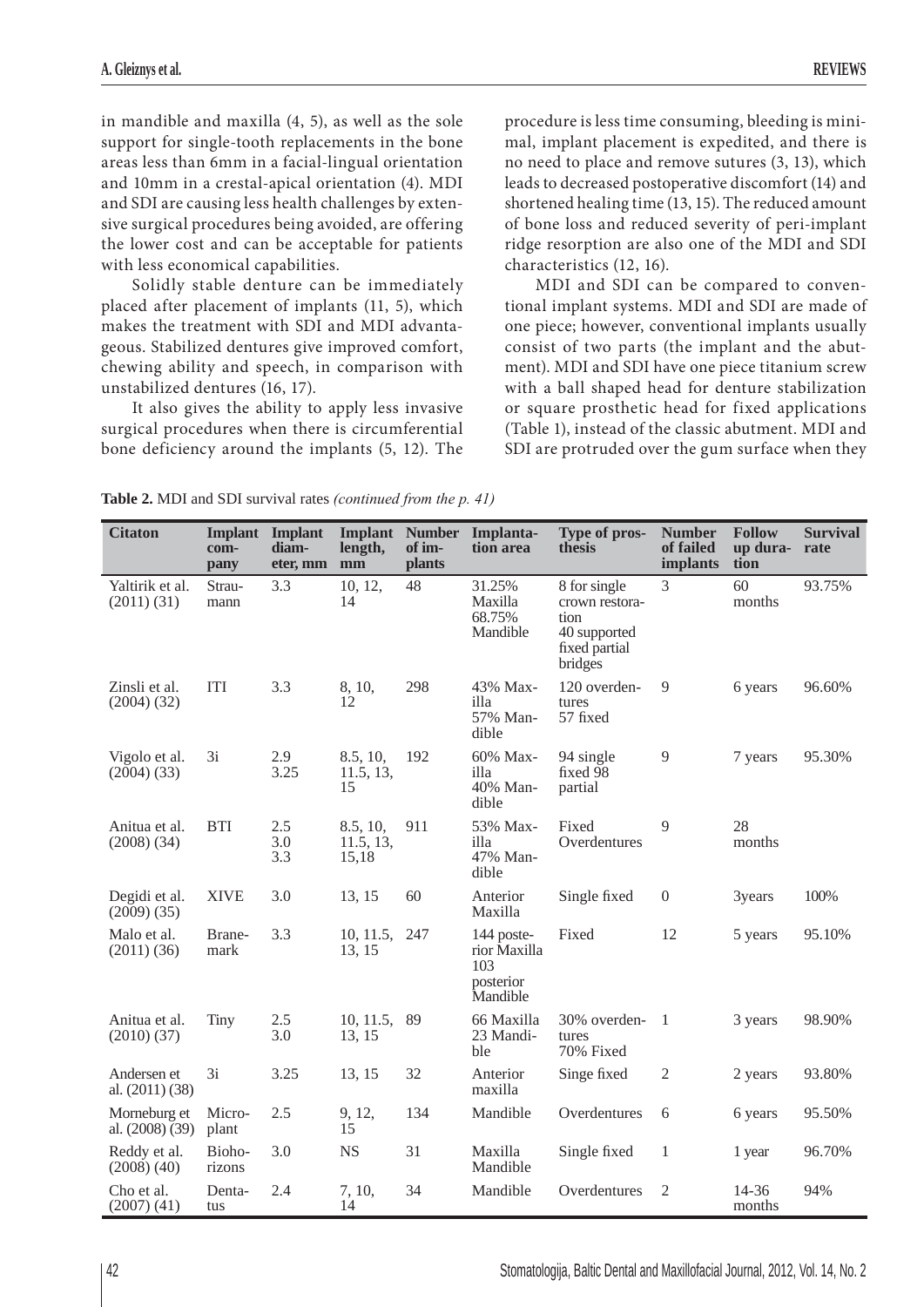are placed into the bone; conventional implants are placed under the gums.

## **MDI AND SDI SURVIVAL RATES**

The studies (Table 2) showed various survival rates of MDI and SDI in short and long term, supporting fixed and partial restorations and overdentures. Cumulative survival rates ranged between 91.17% and 100% in a follow up of 4 months to 8 years. In mandible, osseointegration classically requires 3 to 6 months, while in the maxilla osseointegration takes more time which is 6 to 9 months. The average of all failed implants was around 6.4 month, which shows that the risk of failure of an implant is unlikely to be present after 6 months, so 6 months is a landmark for failure stability (18). The failures were related to poor bone quality in the recipient site, occlusal problems and excessive implant loading due to direct loading on implants (19). No survival rate differences were shown between men and women (18). The really high survival rates were in the short term studies, while smaller survival rate percentages were shown on longer term studies.

## **DISCUSSION**

After extraction of a natural tooth, the space gets smaller in the mesiodistal direction because of movement of neighboring natural teeth toward this space (20). It is possible to put a fixed partial denture or to regain the lost space by orthodontic treatment which is a long duration and high-cost treatment, but since some patients do not want to have their teeth prepared for a fixed partial denture nor willing to pay for orthodontic treatment, implants with a diameter smaller than that of traditional implants are required (19). A 5-year clinical observation of narrow platform implants yielded 96% survival rate in which the implants were placed in patients with buccal-lingual alveolar ridge dimension is at or below 5.0 mm or when the interradicular space is <6mm (7). Flapless technique can be used since no negative influence on implant survival has been reported in case of flap elevation or flapless technique saving the fear of surgery for many patients (12). In comparison with a study reporting the effect of loading on conventional implants retaining overdentures (11), another study showed that mini-implants have

no remarkable harm on the bone after immediate loading directly after surgery (21). Primary stability of small diameter and mini-dental implants showed sufficiency for immediate loading, they can be used as an alternative to treatment with fixed partial dentures in terms of both clinical and aesthetic criteria, as well for retention of complete maxillary and mandibular overdentures (20). Smaller diameter implants are preferred rather than conventional ones for reasons of blood supply, that is, conventional implants may disturb the blood supply to the bone around the implant (22). Additionally, if there is adequate space and an unforeseen bone density or site inadequacy is encountered during the osteotomy of a small-diameter implant, the use of a slightly larger-diameter implant that is able to attain better initial stability stays an option (23) Since edentulous patients with highly atrophied bone have deficiency in masticatory function due to bad stabilization of the dentures, leading to malnutrition, but after stabilizing the dentures with implants, this will lead to a more efficient mastication helping for better absorption of nutrients in the further steps following the complete mastication of food, decreasing the risk of malnutrition (23). Finally, these implants are relatively affordable providing excellent satisfaction for patient and providing high reliability in comparison with conventional diameter implants (24, 25).

#### **CONCLUSIONS**

Implants with small diameters are one of the major advancements in dental history; they can be used successfully in a variety of clinical situations. Researches continue to demonstrate the surgical and prosthodontic success of those implants. They offer patients satisfaction due to less surgical time, less postoperative pain and ability of direct loading after surgery with no harm to bone. Also they are more cost effective option, since they can support a denture with a reduced cost. It must be emphasized that the reduced surface implants require correct treatment planning so that the loading force would not cause bone loss or implant failure. Nevertheless, MDI and SDI showed high survival rates, but special cautions of bone quality and good oral hygiene should be maintained. Due to simplified procedures, this could be a good choice for unexperienced dentists for their first steps in implantology.

## **REFERENCES**

*Prosthet Dent* 2005;94:377-81.

2. Kanie T, Nagata M, Ban S, Comparison of the mechanical

<sup>1.</sup> Lee JH, Frias V, Lee KW, Wright RF. Effect of implant size and shape on implant success: a literature review. *J*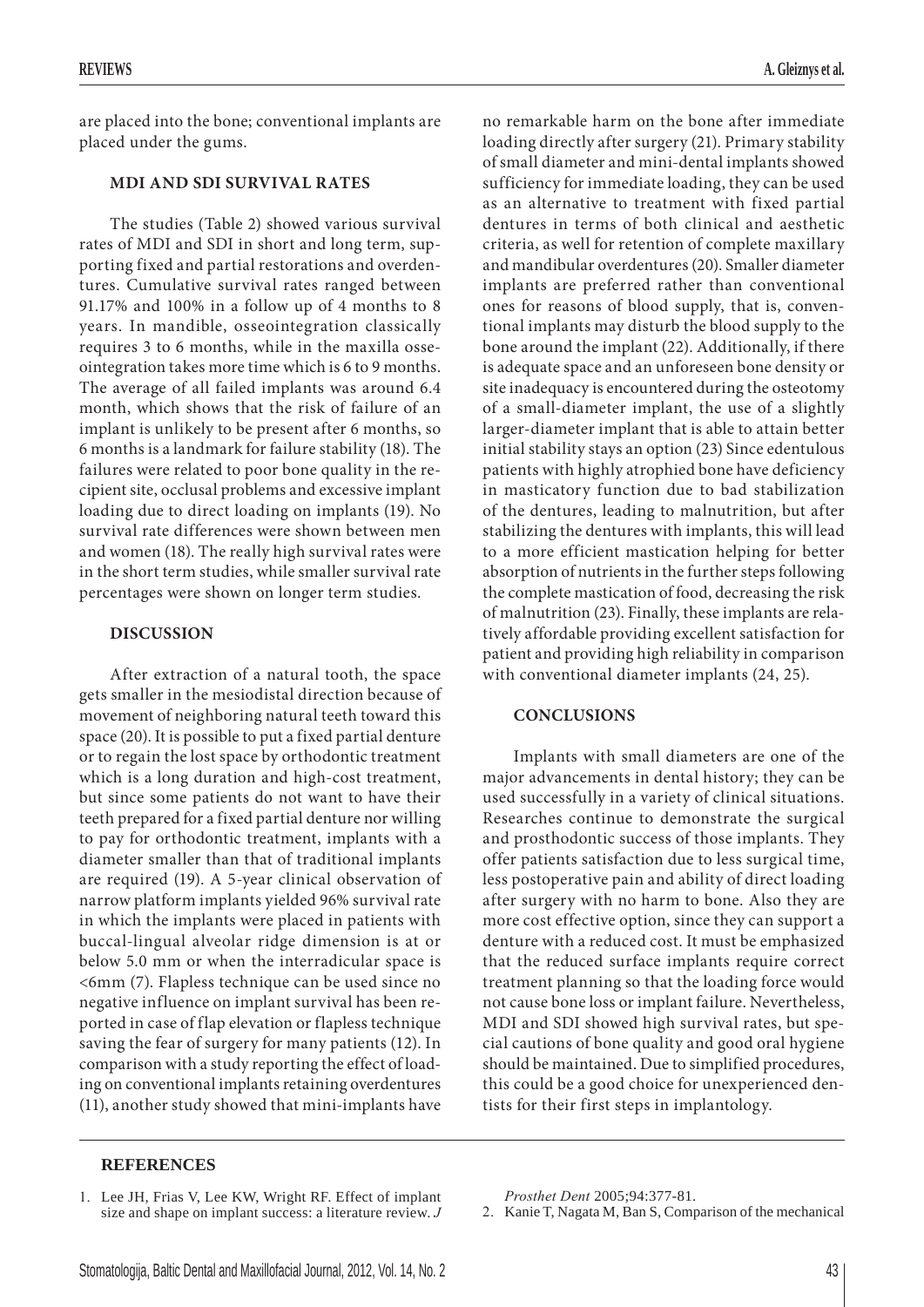properties of 2 prosthetic mini-implants. *Implant Dent* 2004;13:251-6.

- 3. Balaji A, Mohamed JB, Kathiresan R. A pilot study of mini implants as a treatment option for prosthetic rehabilitation of ridges with sub-optimal bone volume. *J Maxillofac Oral Surg* 2010;9:334-8.
- Christensen GJ. Mini implants: good or bad for long-term service? *J Esthet Restor Dent* 2008;20:343-8.
- 5. Bulard RA, Vance JB. Multi-clinic evaluation using mini-dental implants for long-term denture stabilization: a preliminary biometric evaluation. *Compend Contin Educ Dent* 2005;26:892-7.
- Yaltirik M, Gökçen-Röhlig B, Ozer S, Evlioglu G. Clinical evaluation of small diameter straumann implants in partially edentulous patients: a 5-year retrospective study. *J Dent (Tehran)* 2011;8:75-80.
- 7. Comfort MB, Chu FC, Chai J, Wat PY, Chow TW. A 5-year prospective study on small diameter screw-shaped oral implants. *J Oral Rehabil* 2005;32:341-5.
- Christensen GJ. The 'mini'-implant has arrived. *J Am Dent Assoc* 2006;13:387-90.
- 9. Siddiqui AA, Sosovicka M, Goetz M. Use of mini implants for replacement and immediate loading of 2 single-tooth restorations: a clinical case report. *J Oral Implantol* 2006;32:82-6.
- 10. Porter JM. Same-day restoration of mandibular singlestage implants. *J Indiana Dent Assoc* 2002;81:22-5.
- 11. Kawai Y, Taylor JA. Effect of loading time on the success of complete mandibular titanium implant retained overdentures: a systematic review. *Clin Oral Implants Res* 2007;18:399-408.
- 12. Sohrabi K, Mushantat A, Esfandiari S, Feine J. How successful are small-diameter implants? A literature review. *Clin Oral Implants Res* 2012;23:515-25.
- 13. Campelo LD, Camara JR. Flapless implant surgery: a 10-year clinical retrospective analysis. *Int J Oral Maxillofac Implants* 2002;17:271-6.
- Gibney JW. Minimally invasive implant surgery. *J Oral Implantol* 2001;27:3–76.
- 15. Horiuchi K, Uchida H, Yamamoto K, Sugimura M. Immediate loading of Brånemark system implants following placement in edentulous patients: a clinical report. *Int J Oral Maxillofac Implants* 2000;15:824-30.
- 16. Polzer I, Schimmel M., Müller F, Biffar R. Edentulism as part of the general health problems of elderly adults. *Int Dent J* 2010;60:143-55.
- Mazor Z, Steigmann M, Leshem R, Peleg M. Miniimplants to reconstruct missing teeth in severe ridge deficiency and small interdental space: a 5-year case series. *Implant Dent* 2004;13:336-41.
- 18. Shatkin TE, Shatkin S, Oppenheimer BD, Oppenheimer AJ. Mini dental implants for long-term fixed and removable prosthetics: a retrospective analysis of 2514 implants placed over a five-year period. *Compend Contin Educ Dent* 2007;28:92-9.
- 19. Vigolo P, Givani A. Clinical evaluation of single-tooth mini-implant restorations: a five-year retrospective study. *J Prosthet Dent* 2000;84:50-4.
- 20. Dilek OC, Tezulas E. Treatment of a narrow, single tooth edentulous area with mini-dental implants: a clinical report. *Oral Surg Oral Med Oral Pathol Oral Radiol Endod* 2007;103:e22-5.
- 21. Jofré J, Hamada T, Nishimura M, Klattenhoff C. The effect of maximum bite force on marginal bone loss of mini-implants supporting a mandibular overdenture: a randomized controlled trial. *Clin Oral Implants Res* 2010 21:243-9.
- 22. Flanagan D. Implant-supported fixed prosthetic treatment using very small-diameter implants: a case report. *J Oral Implantol* 2006;32:34-7.
- 23. Borges TdeF, Mendes FA, de Oliveira TR, do Prado

CJ, das Neves FD. Overdenture with immediate load: mastication and nutrition. *Br J Nutr* 2011;105:990-4

- 24. Griffitts TM, Collins CP, Collins PC. Mini dental implants: an adjunct for retention, stability, and comfort for the edentulous patient. *Oral Surg Oral Med Oral Pathol Oral Radiol Endod* 2005;100:e81-4.
- 25. Zarone F, Sorrentino R, Vaccaro F, Russo S. Prosthetic treatment of maxillary lateral incisor agenesis with osseointegrated implants: a 24-39-month prospective clinical study. *Clin Oral Implants Res* 2006;17:94-101.
- Elsyad MA, Gebreel AA, Fouad MM, Elshoukouki AH. The clinical and radiographic outcome of immediately loaded mini implants supporting a mandibular overdenture: a 3-year prospective study. *J Oral Rehabil* 2011; 38:827-34.
- 27. Ahn MR, An KM, Choi JH, Sohn DS. Immediate loading with mini dental implants in the fully edentulous mandible. *Implant Dent* 2004;13:367-72.
- 28. Hallman M. A prospective study of treatment of severely resorbed maxillae with narrow nonsubmerged implants: results after 1 year of loading. *Int J Oral Maxillofac Implants* 2001;16:731-6.
- 29. Romeo E, Lops D, Amorfini L, Chiapasco M, Ghisolfi M, Vogel G. Clinical and radiographic evaluation of small-diameter (3.3-mm) implants followed for 1-7 years: a longitudinal study. *Clin Oral Implants Res* 2006;1:139-48.
- Sohn DS, Bae MS, Heo JU, Park JS, Yea SH, Romanos GE. Retrospective multicentre analysis of immediate provisionalization using one-piece narrow-diameter (3.0-mm) implants. *Int J Oral Maxillofac Implants* 2011;26:163-8.
- Yaltirik M, Gökçen-Röhlig B, Ozer S, Evlioglu G. Clinical evaluation of small diameter straumann implants in partially edentulous patients: a 5-year retrospective study. *J Dent (Tehra)* 2011;8:75-80.
- 32. Zinsli B, Sägesser T, Mericske E, Mericske- Stern R. Clinical evaluation of smalldiameter ITI implants: a prospective study. *Int J Oral Maxillofac Implants* 2004;19:92-9.
- Vigolo P, Givani A, Majzoub Z, Cordioli G. Clinical evaluation of small-diameter implants in single-tooth and multiple-implants restorations: a 7 year retrospective study. *Int J Oral Maxillofac Implants* 2004;19:703-9.
- Anitua E, Orive G, Aguirre JJ, Ardanza B, Andía I. 5-year clinical experience with BTI dental implants: risk factors for implant failure. J Clin Periodontol. 2008 Aug;35(8):724-32.
- Degidi M, Nardi D, Piattelli A. Immediate versus onestage restoration of small-diameter implants for a single missing maxillary lateral incisor: a 3-year randomized clinical trial. *J Periodontol* 2009;80:1393-8.
- Maló P, de Araújo Nobre M. Implants (3.3 mm diameter) for the rehabilitation of edentulous posterior regions: a retrospective clinical study with up to 11 years of followup. *Clin Implant Dent Relat Res* 2011;13:95-103.
- 37. Anitua E, Errazquin JM, de Pedro J, Barrio P, Begoña L, Orive G. Clinical evaluation of Tiny® 2.5- and 3.0 mm narrow-diameter implants as definitive implants in different clinical situations: a retrospective cohort study. *Eur J Oral Implantol* 2010;3:315-22.
- Andersen E, Saxegaard E, Knutsen BM, Haanaes HR. A prospective clinical study evaluating the safety and effectiveness of narrow-diameter threaded implants in the anterior region of the maxilla. *Int J Oral Maxillofac Implants* 2001;16:217-24.
- Morneburg TR, Pröschel PA. Success rates of microimplants in edentulous patients with residual ridge resorption. *Int J Oral Maxillofac Implants* 2008;23:270-6.
- 40. Reddy MS, O'Neal SJ, Haigh S, Aponte-Wesson R, Geurs NC. Initial clinical efficacy of 3-mm implants